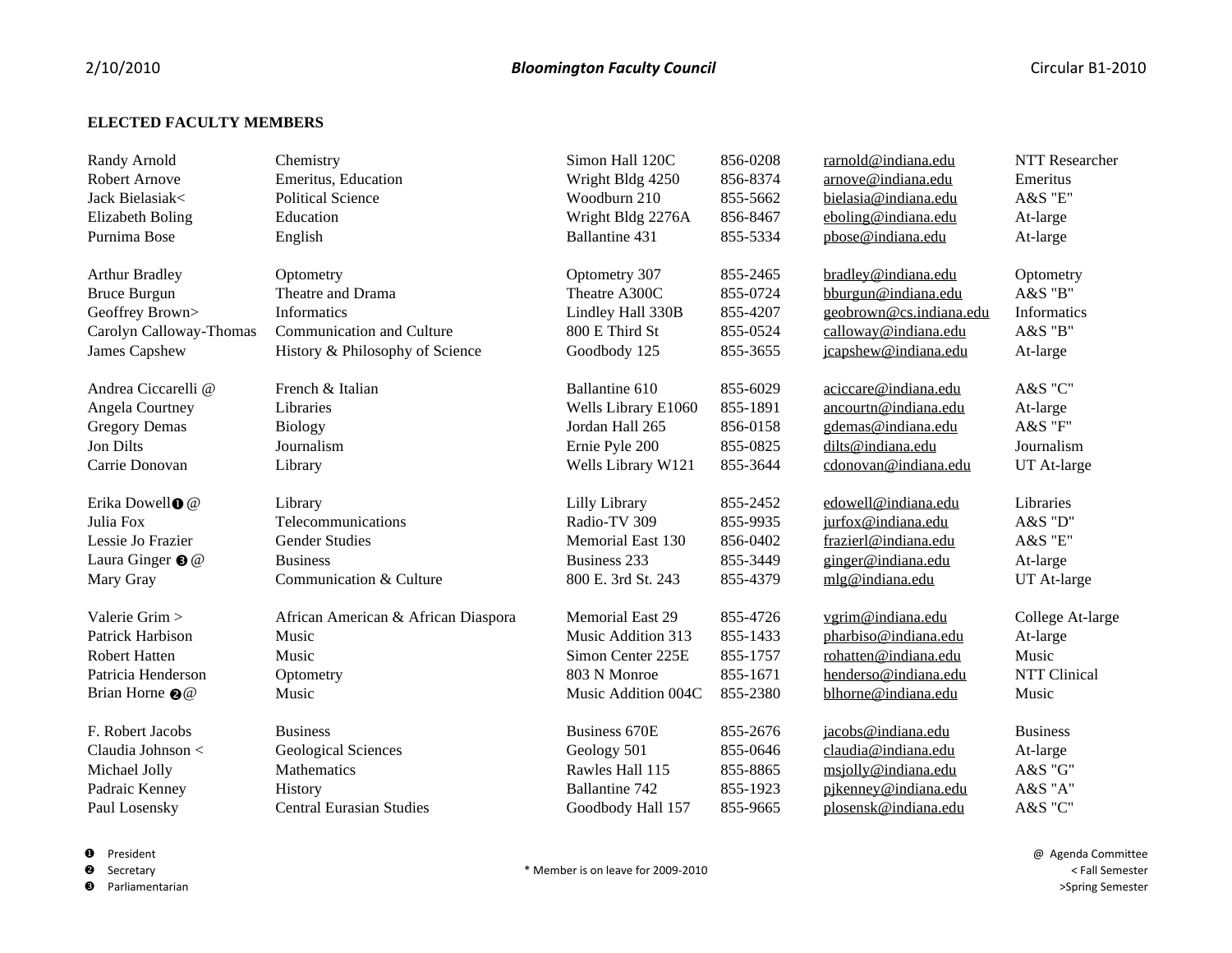## 2/10/2010 *Bloomington Faculty Council* Circular B1-2010

| Patrice Madura <              | Music                                      | Simon Center M145K 855-7738 |          | pwardste@indiana.edu  | Music             |  |
|-------------------------------|--------------------------------------------|-----------------------------|----------|-----------------------|-------------------|--|
| Valerie Markley               | Nursing                                    | Sycamore 446                | 855-1734 | markley@indiana.edu   | Nursing/Other Fac |  |
| Eugene McGregor               | <b>SPEA</b>                                | <b>SPEA</b>                 | 855-0732 | megregor@indiana.edu  | <b>SPEA</b>       |  |
| Patricia McManus              | Sociology                                  | <b>Ballantine 744</b>       | 855-8970 | pmcmanus@indiana.edu  | A&S "E"           |  |
| Michael Morrone               | <b>Business</b>                            | Business 334                | 855-0668 | mmorrone@indiana.edu  | NTT Lecturer      |  |
|                               |                                            |                             |          |                       |                   |  |
| <b>Robert Noel</b>            | Libraries                                  | Swain W 208                 | 855-2758 | rnoel@indiana.edu     | Libraries         |  |
| <b>Elizabeth Raff</b>         | <b>Biology</b>                             | Myers Hall 100A             | 855-5287 | raff@indiana.edu      | A&S "F"           |  |
| John Raglin                   | <b>HPER</b>                                | <b>HPER 112-I</b>           | 855-1844 | raglinj@indiana.edu   | <b>HPER</b>       |  |
| Diane Reilly                  | Fine Arts                                  | Fine Arts 132               | 855-5394 | dreilly@indiana.edu   | A&S "B"           |  |
| Michael Rushton $\lt$         | <b>SPEA</b>                                | <b>SPEA 201</b>             | 855-0282 | mirushto@indiana.edu  | At-large          |  |
| Ranu Samantrai                | English                                    | Ballantine 442              | 855-2834 | rsamantr@indiana.edu  | A&S "A"           |  |
| Eric Sandweiss*               | History                                    | Ballantine 742              | 855-0210 | sesandw@indiana.edu   | At-large          |  |
| Debora Shaw                   | <b>SLIS</b>                                | Wells Library 011B          | 855-3261 | shawd@indiana.edu     | <b>SLIS</b>       |  |
| Richard Shockley              | <b>Business</b>                            | <b>Business 356E</b>        | 855-3407 | rishockl@indiana.edu  | <b>Business</b>   |  |
| Richard Stryker               | Emeritus, Political Science                | 2610 Trotters Run -01       |          | strykerr@indiana.edu  | Emeritus          |  |
|                               |                                            |                             |          |                       |                   |  |
| Adam Szczepaniak*             | Physics                                    | Swain West 257              | 855-3977 | aszcepa@indiana.edu   | A&S "G"           |  |
| Alex Tanford                  | Law                                        | Law 257                     | 855-4846 | tanford@indiana.edu   | Law               |  |
| Joey Tartell>                 | Music                                      | Music Addition 307          | 855-5421 | jtartell@indiana.edu  | Music             |  |
| Herbert Terry @               | Telecommunications                         | Radio-TV 317                | 855-4065 | terry@indiana.edu     | A&S "D"           |  |
| Vasti Torres @                | Education                                  | Education 4252              | 855-8399 | vatorres@indiana.edu  | Education         |  |
| Maxine Watson                 | <b>Biology</b>                             | Jordan Hall 263A            | 855-5591 | watsonm@indiana.edu   | At-large          |  |
| William Wheeler $\lt$ >       | Mathematics                                | Rawles Hall 261             | 855-6675 | wheeler@indiana.edu   | A&S "G"           |  |
| Sue Whiston                   | Education                                  | Education 4014              | 856-8336 | swhiston@indiana.edu  | Education         |  |
| David Wise<                   | <b>Informatics</b>                         | Lindley 215                 | 855-4866 | dswise@cs.indiana.edu | Informatics       |  |
|                               |                                            |                             |          |                       |                   |  |
| <b>ADMINISTRATIVE MEMBERS</b> |                                            |                             |          |                       |                   |  |
| Tom Gieryn                    | Vice Provost for Faculty and Acad. Affairs | <b>BY</b> 111               | 855-2809 | gieryn@indiana.edu    |                   |  |
| Karen Hanson                  | Provost and Executive Vice President       | <b>BY 100</b>               | 855-9011 | hansonk@indiana.edu   |                   |  |
| Sarita Soni                   | Vice Provost for Research                  | <b>BY 104</b>               | 855-6153 | sonip@indiana.edu     |                   |  |
| Sonya Stephens                | Vice Provost for Undergraduate Education   | Maxwell 100                 | 855-8783 | sonsteph@indiana.edu  |                   |  |
| Neil Theobald                 | Vice President and Chief Financial Officer | <b>BY 100</b>               | 855-3565 | theobald@indiana.edu  |                   |  |
| James Wimbush                 | Dean, Graduate School                      | <b>BY 104</b>               | 855-5697 | jwimbush@indiana.edu  |                   |  |

**O** President

**@** Secretary

**6** Parliamentarian